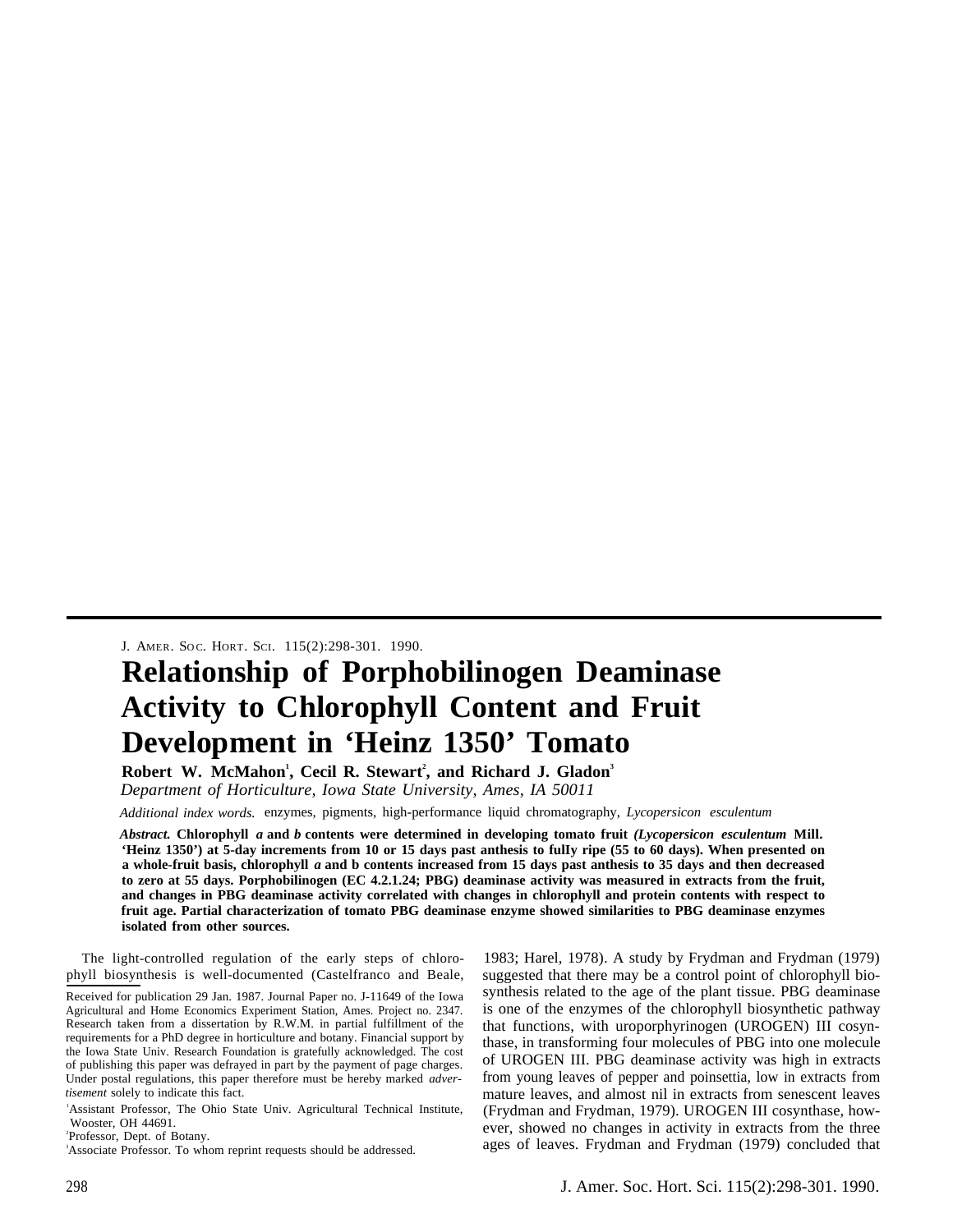PBG deaminase may control chlorophyll biosynthesis, reaching maximum activity when the chlorophyll content of the leaf is high and then rapidly diminishing in activity with the resultant loss of chlorophyll from the leaf tissue. In addition, Brodie et al. (1977) suggested that PBG deaminase also may play a role in regulating heme biosynthesis.

The purposes of this research were to measure changes in chlorophyll content and PBG deaminase activity during tomato fruit development and to determine if the changes were similar in pattern. Some characteristics of the PBG deaminase enzyme also were determined.

## **Materials and Methods**

*Plant materials.* 'Heinz 1350' tomato plants were grown in an environmentally controlled greenhouse by using standard cultural practices. Plants were trained to a single stem, and replicates of fruit of the same physiological and chronological age were obtained by the procedure of Lyons and Pratt (1964). Developmental stages and chronological age of these fruits corresponded to the stages and visual appearance described by Martin et al. (1979).

*Chemicals.* PBG and uroporphyrin (URO) I and III standards were purchased from Porphyrin Products (Logan, Utah). Polyvinylpolypyrrolidone (PVPP), Tris buffer, bovine serum albumin, N-ethylmaleimide, and p-chloromercuribenzoate were obtained from Sigma. All other chemicals purchased from commercial sources were reagent grade.

*Extraction and quantitation of chlorophyll.* Procedures for harvesting the fruit, extracting chlorophyll from the fruit tissue, and quantitation of chlorophyll by high-performance liquid chromatography (HPLC) were described by McMahon and Gladon (1984).

*Enzyme extraction.* Three replicates, each consisting of four fruits, were harvested at 5-day intervals during fruit development (10 or 15 days past anthesis to full ripeness at 55 to 60 days). Immediately after harvest, replicates of fruits were placed in ice and chilled for 1 hr. Each replicate was weighed, and a core of tissue (1 cm in diameter) was removed from the axis of each fruit with a stainless steel cork borer, weighed, and prepared for extraction.

Cores were diced and thoroughly ground in a cold (4C) mortar in 40 ml of 10 mM Tris, pH 7.0. Before grinding, 1.25 g of PVPP/g fresh weight of tissue was added to the grinding medium to prevent phenolic browning of fruit cores that were 15 days or more past anthesis. However, it was necessary to use 5.0 g of PVPP/g fresh weight of 10-day-old fruit tissue because of its higher phenolic content (Hobson, 1967; Mayer and Harel, 1981). Each homogenate was filtered through four layers of cheesecloth and centrifuged at  $500 \times g$  for 5 min. The pellet was discarded and the supernatant was centrifuged at  $100,000 \times$ g for 1 hr. The pellet was discarded, and the supernatant was used as the enzyme source. Protein content of the extract was determined by the Bradford (1976) method.

*Enzyme assay.* The standard reaction mixture for all assays consisted of 1 ml of 30 mM Tris, PBG, and 1 ml of extract in a total volume of 2.15 ml. The final concentration of PBG was 102 µM, and the pH of this mixture was 8.0. The mixture was incubated in the dark for 1 hr in a 37C water bath with gentle shaking. Biosynthesized UROGEN was oxidized to URO according to the method of Jordan and Shemin (1973), and URO was measured spectrophotometrically at 405 nm. Identification of URO was by comparison of absorption spectra with standard URO. To separate URO I and III isomers by HPLC, a Waters Associates  $\mu$ Bondapak-C<sub>18</sub> reverse-phase analytical column (3.9) mm id.  $\times$  30 cm) with isocratic elution using phosphate buffer (flow rate of 1 ml.min<sup> $1$ </sup>) was used (Englert et al., 1979; Wayne et al., 1979). URO isomers were detected with a Schoeffel FS 970 fluorometer set as follows: range =  $0.1 \mu$ A, sensitivity = 530, time constant  $= 6$  see, high-signal suppression, excitation wavelength =  $230$  nm, and an emission wavelength =  $389$ nm. URO isomers were identified by comparing their retention times and cochromatography with the URO isomer standards.

### **Results**

*Effect of fruit age.* When presented on a whole-fruit basis, PBG deaminase activity, chlorophyll content, and protein content increased to a maximum in 35-day fruits (Fig. 1 A-C). Chlorophyll content then decreased to zero in 55-day fruits, whereas PBG deaminase activity diminished to a very low level in 55- and 60-day fruits. The growth rate of the fruits (Fig. 1D) was high between days 25 and 45, with the maximum at  $=35$ days. Subsequently, the protein content fell to zero in 60-day fruits, and the growth rate approached zero as the fruit matured.

The PBG deaminase activity of 15-day-old fruit was 4.59 nmol URO/hr, while the activity from ripe fruit (60 days past anthesis) was 0.15 nmol URO/hr. When extracts from each of these ages of fruit were mixed in equal volumes, the resultant PBG deaminase activity was about additive (2.30 nmol URO/ hr). Similar results were obtained when extracts from 15-day fruits were mixed with those from tomatoes at the breaker and pink stages of ripening (data not presented). Analysis of the URO produced by the fruit showed that predominantly the type-I isomer was synthesized in extracts from fruit at all stages of development. Only 10% to 20% of the total URO was type III, and no consistent trend in the ratio of the two isomers was found as a function of fruit development (data not presented).

*Properties of tomato fruit PBG deaminase.* pH and temperature had a pronounced effect on PBG deaminase activity. The enzyme had no activity at pH 5.0, maximal activity at 8.0, and  $\approx 15\%$  of maximal activity at 9.5. Enzyme activity also was affected by temperature. Maximum enzymatic activity occurred at 57C and abruptly diminished at 77C. The  $Q_{10}$  was 4.9 for the range 27 to 37C, 3.7 for 37 to 47C, and 1.8 for 47 to 57C. At 77C, the activity was five times greater than at 27C, but only 25% of the rate at 57C. The rate of production of URO was constant for at least 3 hr during incubation at 37C and pH 8.0. The enzyme exhibited typical Michaelis–Menten kinetics with a  $K<sub>m</sub>$  of 17.5  $\mu$ M, as calculated from a Lineweaver–Burk plot.

The stability of PBG deaminase was determined by measuring activity at 24-hr intervals during storage at 4C in the dark in 10 mM Tris buffer, pH 7.0. After 24 hr of storage, the enzyme still retained 99% of its original activity. However, after 48 hr, only 66% of the original activity was present, and it fell to only 27% after 8 days.

The effects of various sulfhydryl reagents and δ− aminolevulinic acid (ALA) on PBG deaminase activity were determined (Table 1). Mercury (II) chloride was the most effective inhibitor of the enzyme of the compounds tested, especially at the two lower concentrations (Table 1). *p* -Chloromercuribenzoate at 70 µM was as effective in inhibiting the enzyme as was HgCl<sub>2</sub>. Nethylmaleimide had no effect on enzyme activity at concentrations of 17.5 and 35 µM, and only a slight inhibitory effect at 70 µM. ALA increased URO biosynthesis to a small extent, although the difference between 35 and 70  $\mu$ M was smaller than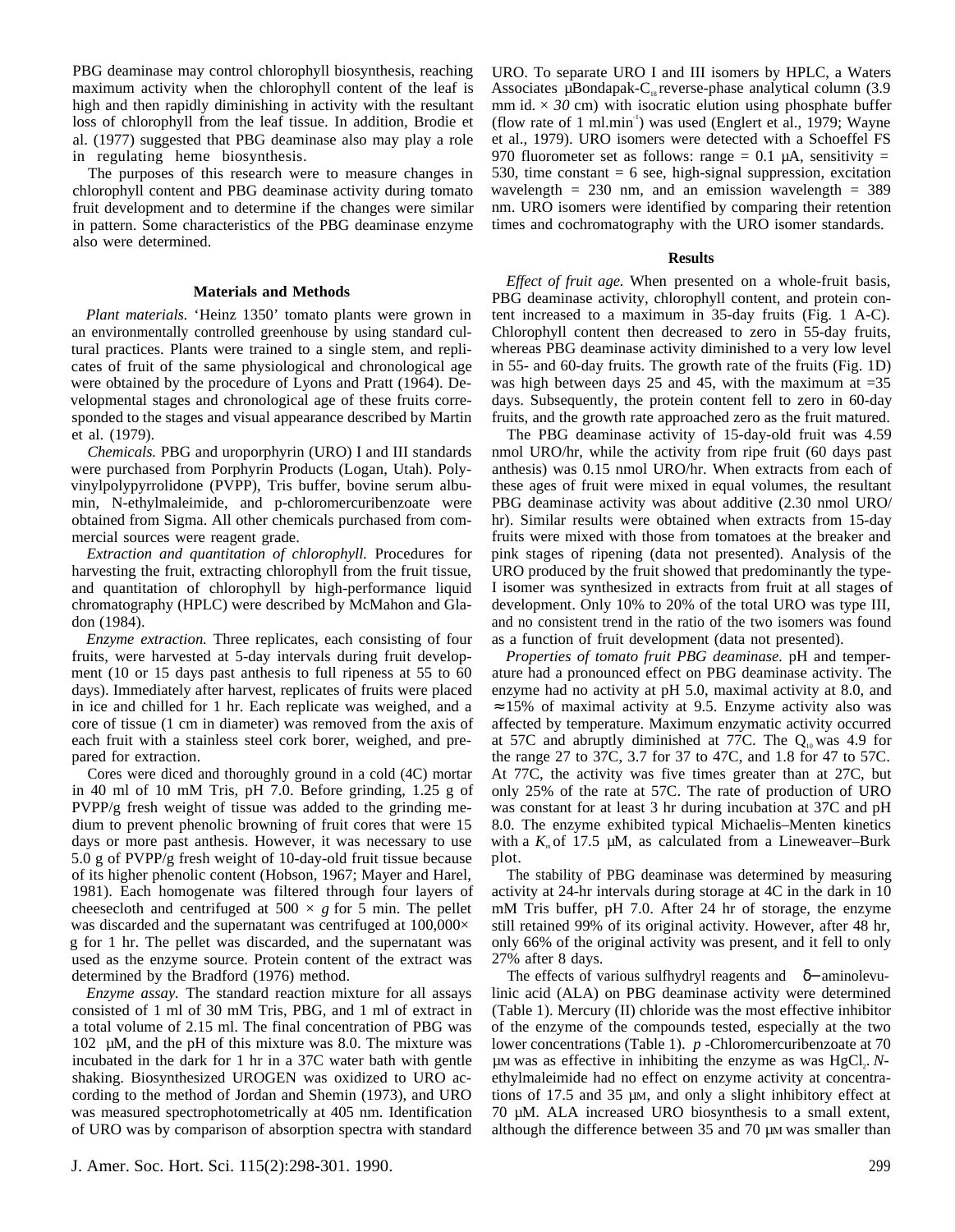

Fig. 1. Effect of fruit age on PBG deaminase activity, chlorophyll content, fruit protein content, and growth pattern expressed on a whole-fruit basis. **(A)** PBG deaminase activity measured as nmol URO/fruit per hr. **(B)** Chlorophyll *a* and *b* content measured as mg chlorophyll/fruit. **(C)** Protein content measured as mg protein/fruit. **(D)** Growth pattern in grams fresh weight.

Table 1. Effect of enzyme inhibitors on PBG deaminase activity.

| Enzyme<br>inhibitor            | Deaminase activity change $(\%)$<br>Inhibitor concn $(\mu M)$ |         |         |
|--------------------------------|---------------------------------------------------------------|---------|---------|
|                                |                                                               |         |         |
|                                | N-ethylmaleimide                                              | 0.0     | 0.0     |
| p-Chloromercuribenzoate        | $-30.0$                                                       | $-87.4$ | $-94.0$ |
| $HgCl$ ,                       | $-96.0$                                                       | $-96.4$ | $-97.0$ |
| $\delta$ – Aminolevulinic acid | $+4.5$                                                        | $+6.9$  | $+7.7$  |
| 2-MercaptoethanolY             |                                                               | $-100$  | $-100$  |

<sup>2</sup>Assay conditions described in text. Activity measured as nmol URO/ hr and expressed as percent changes from the control.

y 2-Mercaptoethanol concentrations were 40 and 80 µM.

that between 17.5 and 35 µM. Curiously, 2-mercaptoethanol completely inhibited the enzyme at 40 and 80  $\mu$ M (Table 1).

### **Discussion**

Chlorophyll a and *b* increased in 'Heinz 1350' tomato fruits up to 35 days past anthesis (Fig. lB). During this same time, PBG deaminase activity increased in a similar manner (Fig. 1A). Chlorophyll content in 40- to 55-day fruits decreased, which may have been due to a greater rate of degradation than biosynthesis. Visually, fruits at this stage of development became much lighter green, indicating chlorophyll degradation.

PBG deaminase was active in extracts of fruit 40 to 50 days past anthesis (Fig. 1A); this supports a hypothesis that there was chlorophyll biosynthesis in fruit of this age. The disappearance of chlorophyll in fruit 55 days past anthesis coincided with an abrupt drop in PBG deaminase activity (Fig.1 A and B). Thus, changes in PBG deaminase activity were similar to changes in chlorophyll content; this implies a relationship between the level of PBG deaminase activity and the rate of chlorophyll biosynthesis in developing tomato fruits. This finding is consistent with that of Frydman and Frydman (1979), who found that pepper and poinsettia leaf PBG deaminase had the greatest activity in young leaves and no activity in senescent leaves. This high activity corresponded to a maximum leaf chlorophyll content, after which the PBG deaminase activity decreased. Because UROGEN III cosynthase activity was constant with respect to leaf age, Frydman and Frydman (1979) concluded that PBG deaminase regulated chlorophyll biosynthesis in leaves. Furthermore, Llambias and Bathe (1971) showed that the rate of chlorophyll biosynthesis was correlated with URO production when dark-grown soybean callus was transferred to light.

The low level of enzyme activity in extracts from ripe fruit (Fig. 1A) was different from Frydman and Frydman's (1979) finding of no detectable activity in extracts from senescent pepper and poinsettia leaves. Thus, ripe tomato fruit tissue has PBG deaminase enzyme capable of limited URO production, although it may not be actively producing URO in ripe tissue.

The decrease in PBG deaminase activity in older fruit could be due to the presence of an inhibitor(s) or to a decrease in the amount of enzyme present within the fruit. The results from mixed extracts from 15-day fruit and ripening or ripe fruit indicate that the measured decline was not due to an inhibitor. Had there been inhibitors present in extracts from ripe fruit, the PBG deaminase activity in the mixed extracts would have been less than additive, and this was not the case. Thus, soluble inhibitors of PBG deaminase were not present, and, probably, the decreased chlorophyll content in ripening or ripe fruit was due to decreased PBG deaminase activity or an accelerated rate of chlorophyll degradation. These results, however, do not preclude the presence of a bound inhibitor that would have been removed with the cellular debris. An inhibitor of this type probably would not cause the measured decrease in PBG deaminase activity observed in this research, but it could limit chlorophyll production.

Changes in protein content were similar to both the changes in PBG deaminase activity and chlorophyll content (Fig. 1 A– C). The marked decrease in protein content in fruits >35 days past anthesis resulted in low protein contents by 55 and 60 days. Protein content and PBG deaminase activity decreased coincidentally, and the decrease in PBG deaminase activity may have been caused by a decrease in the amount of enzyme in the fruit tissue. Certainly, selective protein breakdown in the fruit tissue may not affect the PBG deaminase enzyme, and the decrease